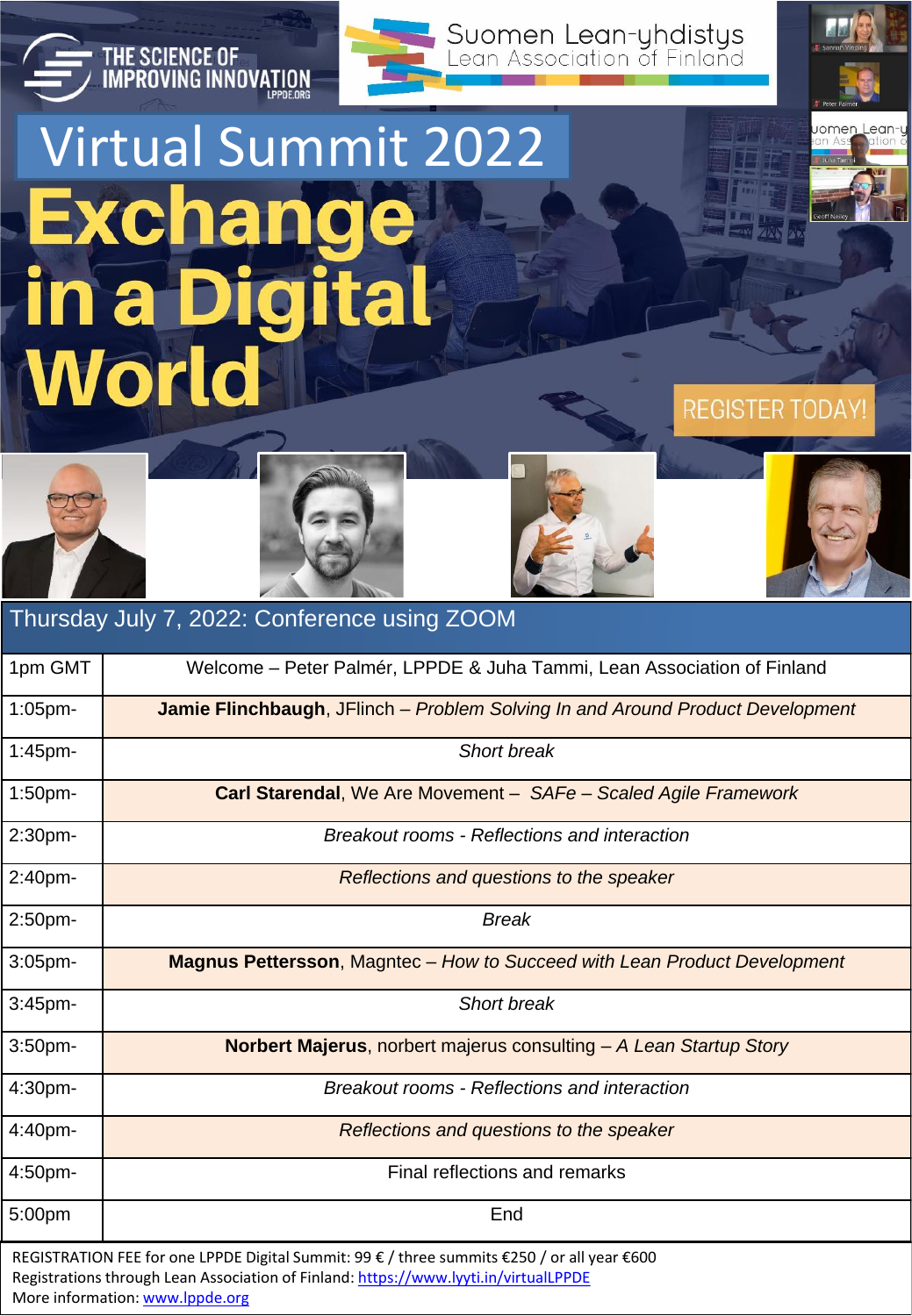

**Peter Palmér**, LPPDE **and Juha Tammi**, Lean Association of Finland Peter and Juha represents the two organisation who organize these virtual events and will moderate the Virtual Summit.



**Jamie Flinchbaugh**, Founder of JFlinch – *Problem Solving In and Around Product Development* 

Problem solving is all around product development. It frames the scope of work, must be engaged in order to develop customer solutions, and is a pathway to improving how we work. In other words, product development is nothing without problem solving. Why are we getting it wrong? Some of the common approaches of training and templates don't really make a difference. Explore what does make a difference, such as behaviors, capabilities, coaching, and an effective role of the leader. Jamie Flinchbaugh, author of People Solve Problems, will explore these aspects in the context of a more robust and resilient product development organization.

**Jamie Flinchbaugh** is the founder of JFlinch, an advisory firm that focuses on helping build cultures, capabilities, leadership, and operating systems that consistently perform and scale. Leveraging his extensive experience of helping transform over 300 companies, Jamie is a valuable asset for any company seeking expert guidance with process improvements, lean strategies, and leadership coaching. His areas of expertise include continuous improvement, innovation and entrepreneurship, coaching and training, process transformation, business strategy, and organizational design.



**Carl Starendal**, Sustainability and Leadership Development Entrepreneur & cofounder of We Are Movement & SAFe Fellow & SPCT – *SAFe – Scaled Agile Framework*

The scaled agile framework (SAFe) is a set of organization and workflow patterns intended to guide enterprises in scaling lean and agile practices. SAFe promotes alignment, collaboration, and delivery across large numbers of agile teams. It was developed by and for practitioners, by leveraging three primary bodies of knowledge: agile software development, lean product development, and systems thinking.

Carl will tell us about the journey he has participated in developing SAFe and show the result to date.

**Carl Starendal** is an Enterprise lean/agile trainer, coach and Sweden's only SAFe Fellow and Program Consultant Trainer (SAFe SPCT). He has worked directly for Scaled Agile, Inc., the creators of the Scaled Agile Framework® for several years as well as having years of hands-on experience as an important part of several multinational Lean-Agile transformations across a diverse range of industries, in and beyond the software industry. As part of his work at Scaled Agile he was one of the key contributors to the SAFe RTE certification training.

Carl also frequently speaks about internationally about leadership, Lean-Agile transformations and leadership in product development, and he is a highly regarded mentor, trainer and facilitator.

Today Carl is a senior Partners and one of the co-founders of We Are Movement in Sweden.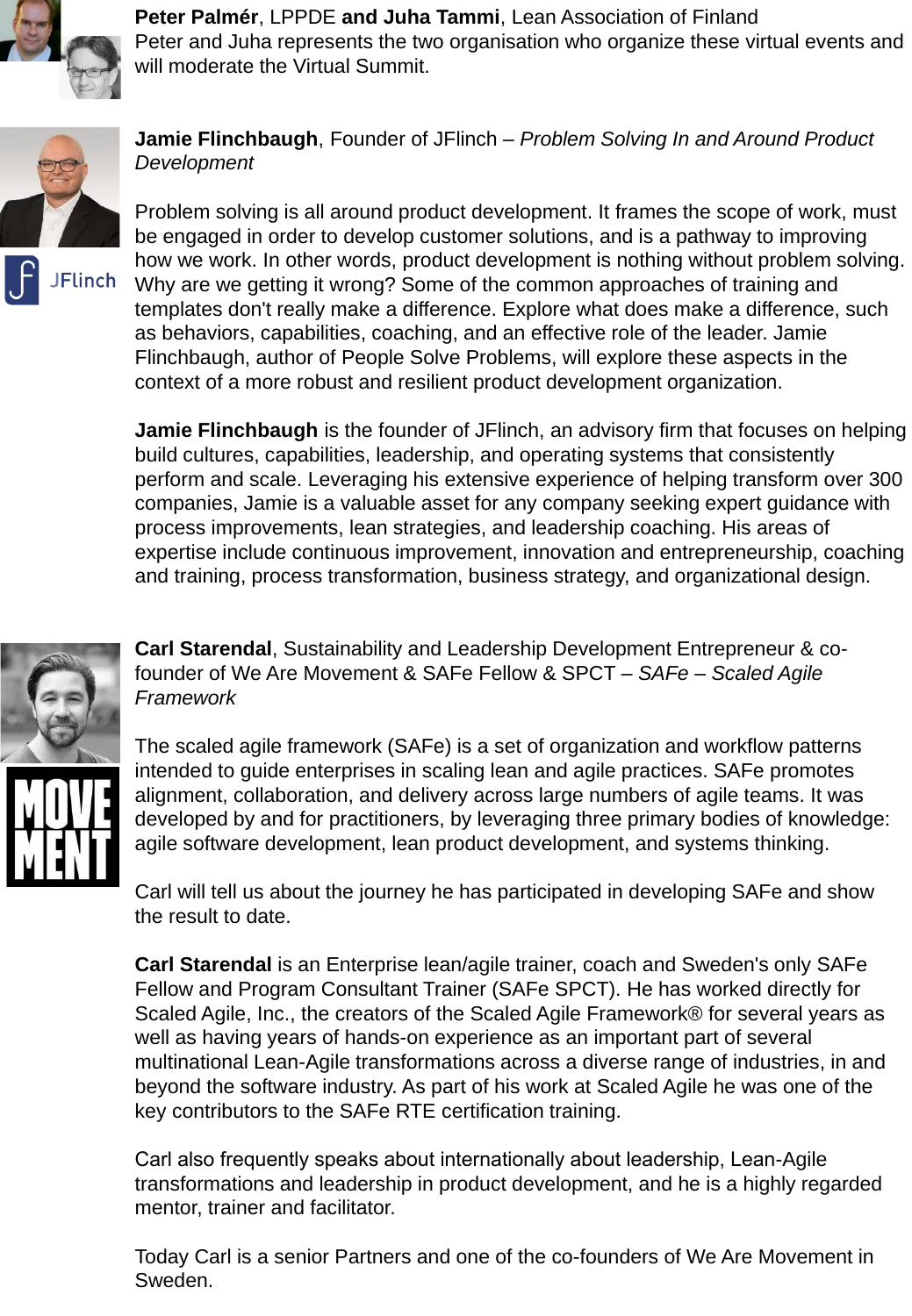

**Magnus Pettersson**, Owner, Magntec – *How to Succeed with Lean Product Development*

When you first hear about Lean Product Development everything sounds like common sense and a scientific way of working, but how do you start? And even more interesting how do you continue.

Magnus will tell us about pitfalls from his vast experience and how to avoid them. A typical is to start the Lean Product Development initiative expecting a quick win of doing more with less. Magnus will talk about the long, dedicated journey needed to succeed.

**Magnus Pettersson** experience in the product development stretches more than 25 years back in time, focus on how to become more efficient in the development cycles throughout the years.

During this time, the knowledge has been built in multiple disciplines from mechanical and hydraulic development through control systems via internet of things and big data to the world of AI, machine vision and machine learning.

Along the road the understanding of how important it is to build knowledge so that it should be a vital part of the strategy and how the different parts tie together in the company strategy has been gained.

Magnus Pettersson mission and purpose of creating Magntec is to share these findings as well as help primarily small and mid sized companies to embrace the new technologies that are coming and that will have an impact, direct or indirect to everything we develop in the future.